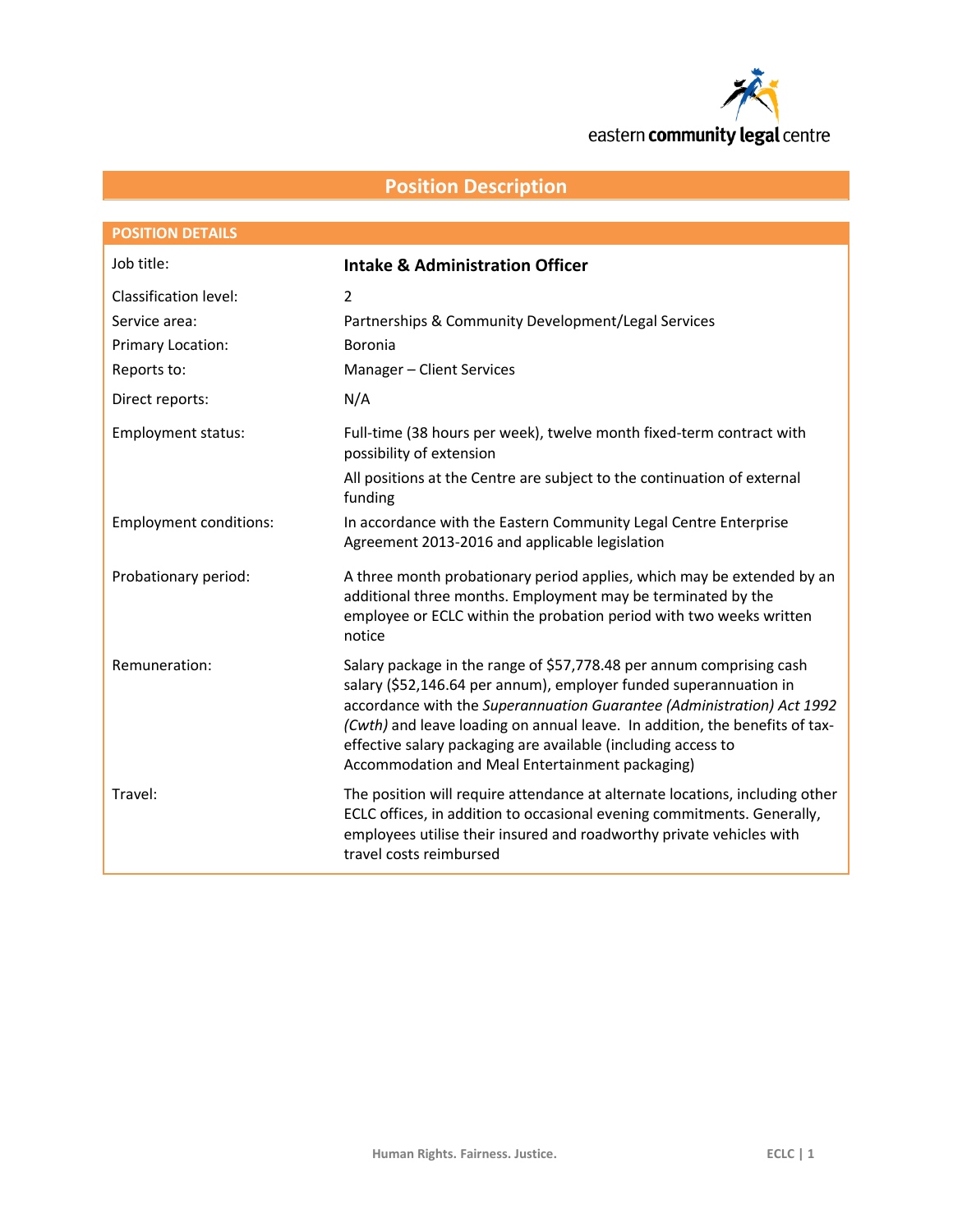

# **EASTERN COMMUNITY LEGAL CENTRE**

Eastern Community Legal Centre (ECLC) has been working with individuals and communities for over 40 years to resolve legal problems, improve laws and legal processes and alleviate socio-economic disadvantage, ECLC's vision is a community that respects and upholds human rights, fairness and justice.

ECLC provides legal services, including information and referral, education, advice and advocacy, primarily to people living in Boroondara, Manningham, Whitehorse, Maroondah, Knox and the Yarra Ranges, as well as some specific services in Monash.

ECLC aims to make legal help available to all those in the community who would otherwise not have access to a lawyer, whilst prioritising services and targeting programs to those who experience acute disadvantage.

#### **POSITION CONTEXT**

As a key member of the Assessment, Intake and Referral response (AIRR) Team, the Intake and Administration Officer will operate within the Centre's enhanced entry framework with a common purpose of providing holistic, high quality legal help to priority clients, thereby focusing resources where they are most needed.

AIRR team operations are centralised at the Centre's Boronia location, with ongoing support provided to its Box Hill and Healesville locations.

#### **COLLABORATES WITH**

ECLC management, employees and volunteers. Centre clients and members of the community.

**DECISION MAKING AUTHORITY**

In consultation with the Manager – Client Services, decision making authority regarding own and volunteers' day to day work flow.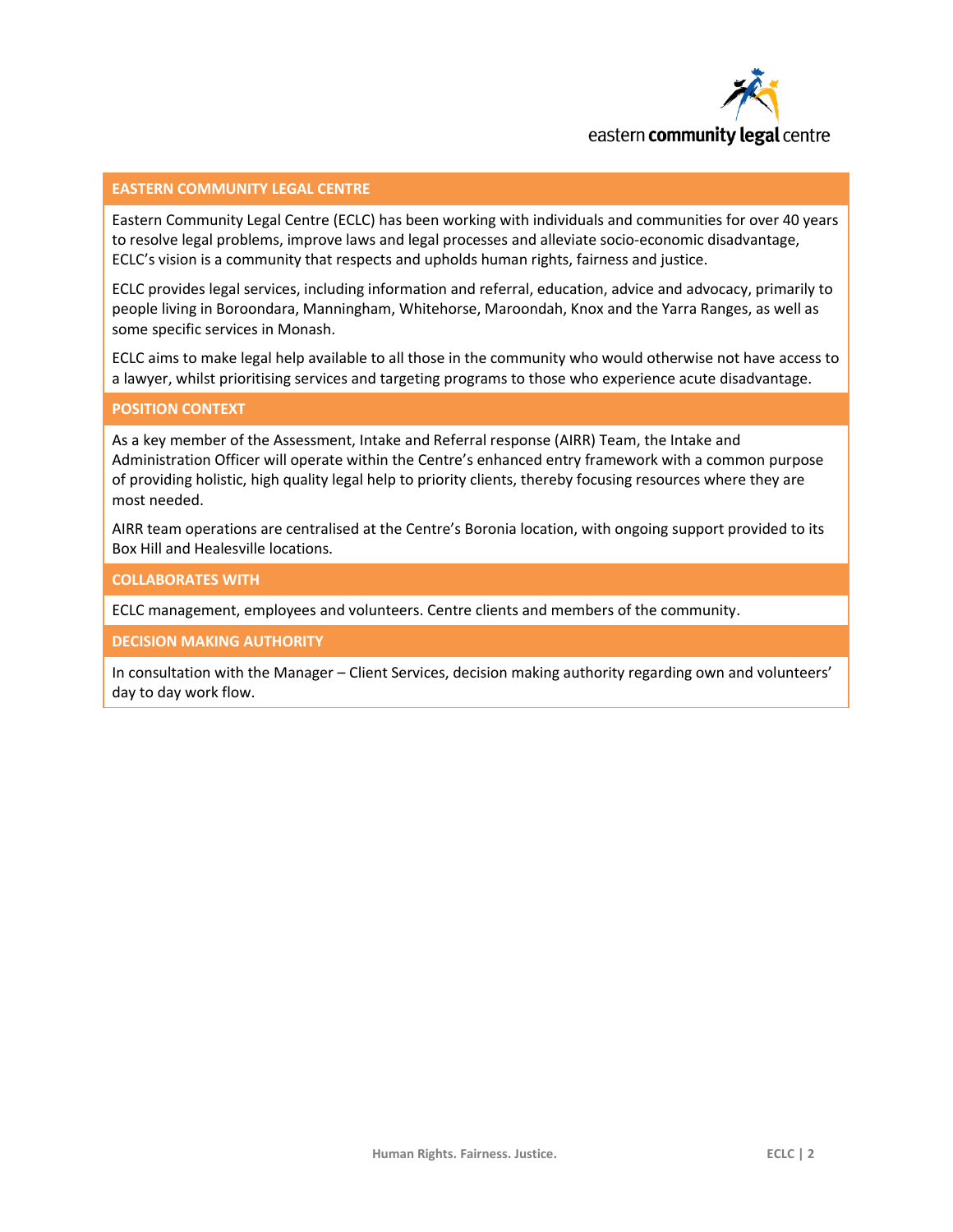

| <b>KEY RESPONSIBILITY AREAS</b> |                                                                                                                                                                                                                                         |                                                                                                                                                                                      |  |
|---------------------------------|-----------------------------------------------------------------------------------------------------------------------------------------------------------------------------------------------------------------------------------------|--------------------------------------------------------------------------------------------------------------------------------------------------------------------------------------|--|
| No.                             | <b>Key Responsibilities</b>                                                                                                                                                                                                             | <b>Performance Measures</b>                                                                                                                                                          |  |
| 1.                              | <b>Client Intake and Referral</b>                                                                                                                                                                                                       |                                                                                                                                                                                      |  |
|                                 | 1.1 Collaborate with a team of intake and administration staff<br>(employed and volunteer) in the delivery of professional<br>services.                                                                                                 | The AIRR team operates<br>efficiently and cohesively.                                                                                                                                |  |
|                                 | 1.2 Provide accessible, efficient and effective intake services to<br>those seeking assistance including:<br>information provision;<br>$\circ$<br>initial legal needs identification; and<br>$\circ$<br>risk assessment.<br>$\circ$     | Client services, including risk and<br>legal needs assessment,<br>appointment-making, referrals<br>and information provision are<br>delivered in a timely and<br>appropriate manner. |  |
|                                 | 1.3 Inform people interacting with the legal practice about<br>services available, eligibility criteria, their rights and<br>responsibilities and complementary services.                                                               | Approved intake and referral<br>processes are adhered to at all<br>times.                                                                                                            |  |
|                                 | 1.4 Ensure the intake and assessment system is responsive to<br>the needs of all people interacting with the legal practice, in<br>particular those from communities experiencing acute<br>disadvantage, at risk or with complex needs. | Effective working relationships<br>are built and maintained with key<br>partner agencies.                                                                                            |  |
|                                 | 1.5 Provide referrals to a range of internal and external services<br>to assist clients with their related needs, including the<br>monitoring of referral effectiveness within the scope of the<br>position.                            | Appropriate records are kept for<br>compliance and reporting<br>purposes.                                                                                                            |  |
|                                 | 1.6 Maintain referral resources and registers.                                                                                                                                                                                          | Effective and positive                                                                                                                                                               |  |
|                                 | 1.7 Maintain client and other records using<br>electronic<br>information management systems, providing statistical<br>reports as required.                                                                                              | collaboration is maintained across<br>the legal practice and wider<br>sector.                                                                                                        |  |
|                                 | 1.8 Collaborate with both internal and external stakeholders to<br>ensure intake and referral procedures are responsive to<br>community need and in accordance with legal practice<br>requirements.                                     |                                                                                                                                                                                      |  |
|                                 | 1.9 Provide advice, develop and implement improvements to<br>practices, policies and procedures for intake and referral.                                                                                                                |                                                                                                                                                                                      |  |
| 2.                              | <b>Administration and Information Management</b>                                                                                                                                                                                        |                                                                                                                                                                                      |  |
|                                 | 2.1 Provide advice, develop and implement improvements to<br>practices, policies and procedures for administration and<br>information management.                                                                                       | Approved administrative<br>procedures are adhered to at all<br>times.                                                                                                                |  |
|                                 | 2.2 Provide assistance with the maintenance and development of<br>electronic information management systems.<br>2.3 Provide assistance with the operation and maintenance of the<br>computer network and associated technologies.       | Effective and timely<br>administrative support is provided<br>within the scope of the position.                                                                                      |  |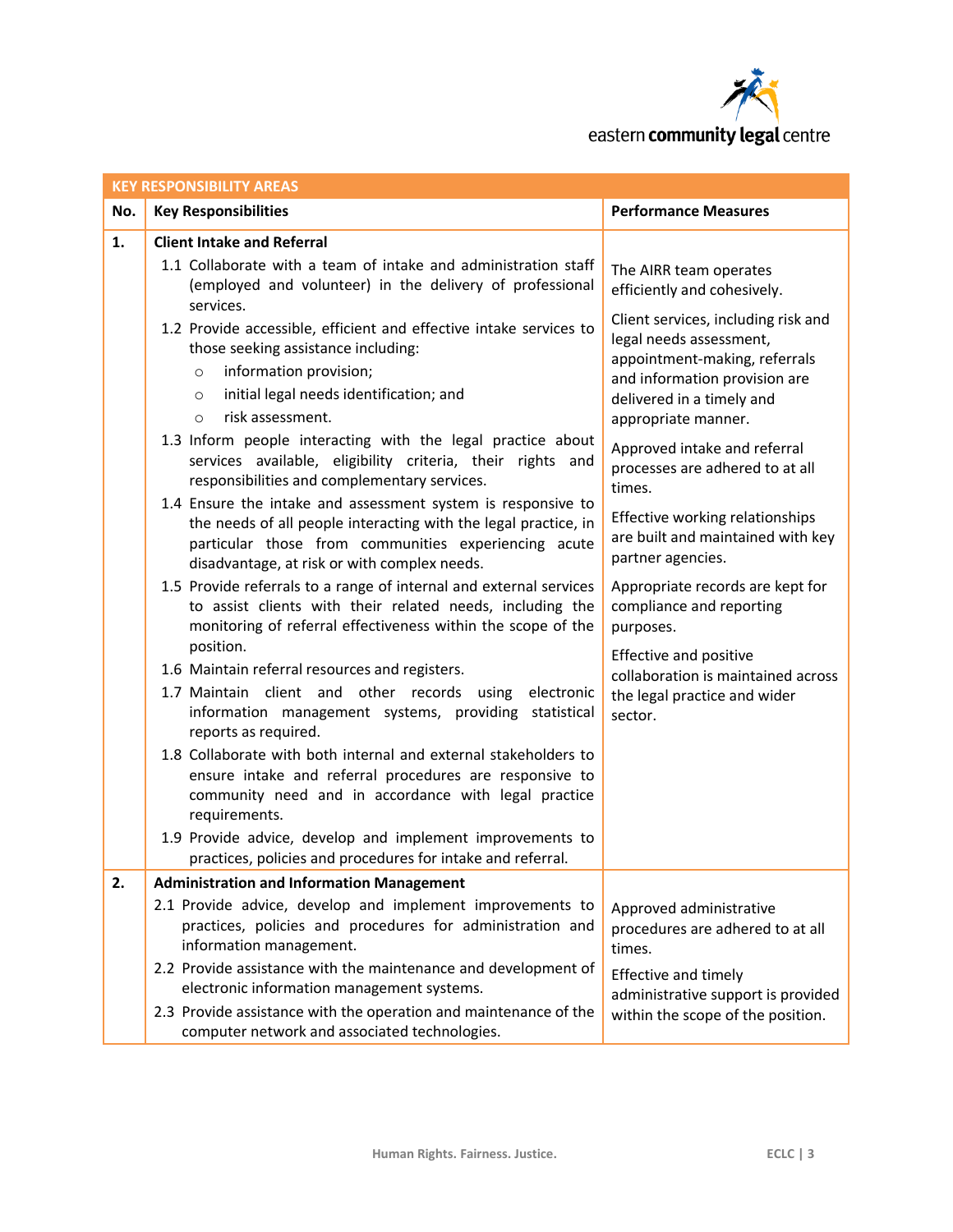

# eastern **community legal** centre

# **3. General**

- 3.1 Participate in supervision with the Manager Client Services.
- 3.2 Undertake training/professional development in consultation with the Manager – Client Services as required.
- 3.3 Adhere to all ECLC centre policy and procedures.

Participate in regular planning ECLC policies and procedures adhered to at all times

Timely reports to update on progress and operational changes

# **KEY SELECTION CRITERIA (QUALIFICATIONS, KNOWLEDGE & SKILLS, PERSONAL ATTRIBUTES)**

#### **Mandatory Qualifications**

Relevant qualifications in administration, business, community services or similar.

# **Desirable Qualifications**

2-3 years of experience in administration/client services within a community sector setting.

#### **Essential Knowledge & Skills**

- High level of written and oral communication skills with a diverse range of people, community groups, agencies and government departments.
- Exceptional organisational and administrative skills.
- Ability to work independently as well as within a team environment and under the direction of a supervisor.
- Demonstrated capacity for resourcefulness, self-motivation with an ability to manage competing and complex work priorities.
- Ability to deliver services in a culturally sensitive manner to all segments of the community.
- Demonstrated experience working with vulnerable client groups and those with complex needs.
- Commitment to the principles of equity, access and social justice.

#### **Desirable Knowledge and Skills**

Awareness of appropriate referral pathways (legal and non-legal).

# **Personal Attributes**

- Ability to contribute to a positive working environment.
- Team orientation.
- Ability to work under pressure.
- Discrete and professional.
- Compassionate and empathetic.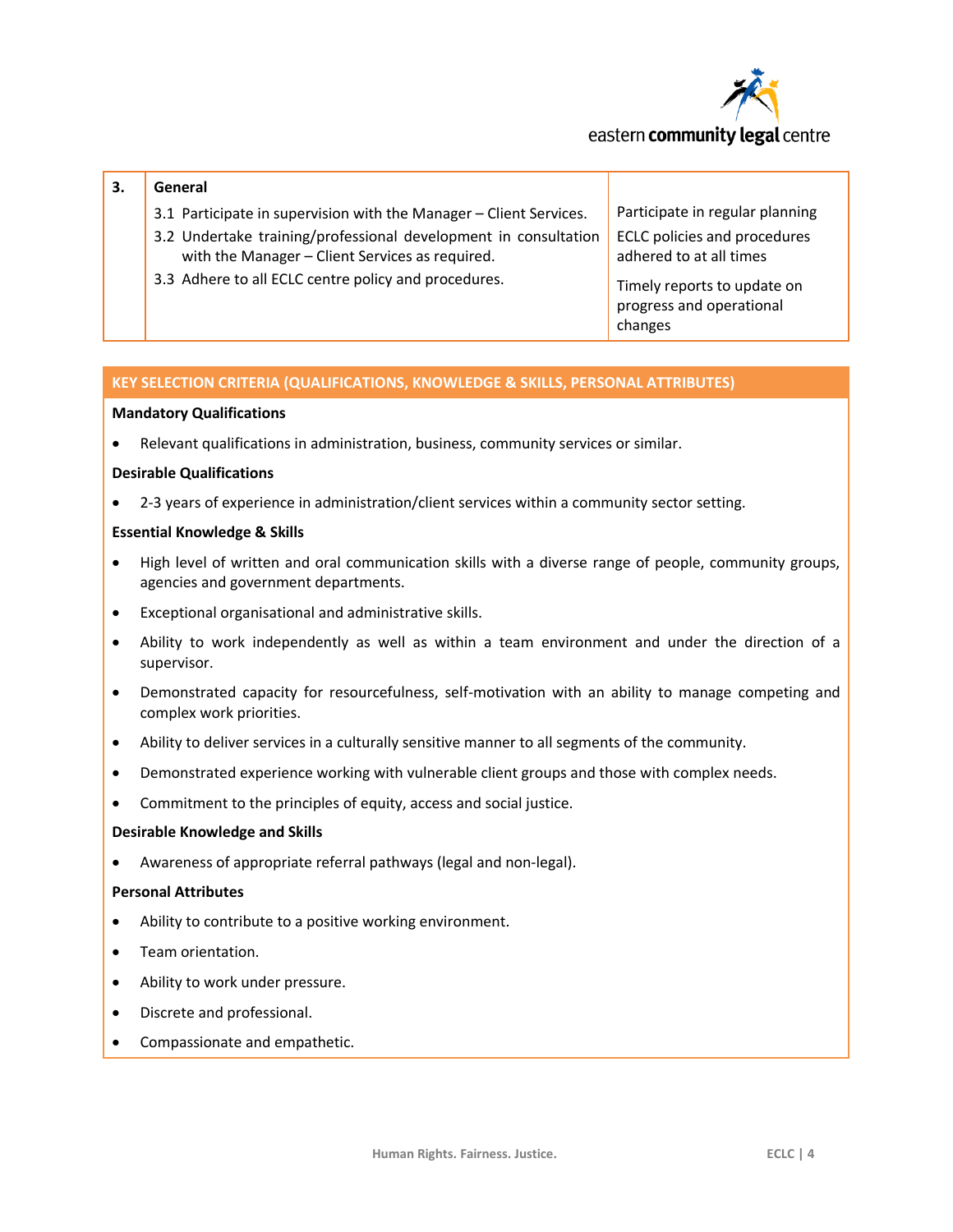

#### **MANDATORY REQUIREMENTS OF ALL EMPLOYEES**

#### **Commitment to ECLC Vision, Mission, Aim and Values**

 Demonstrate commitment to the ECLC Vision, Mission, Aim and Values through employment activities and conduct

#### **Engagement**

 Actively participate in regular professional supervision, debriefing, performance reviews, centre planning and evaluation, professional development and relevant meetings

## **Integrity**

 Adhere to expected standards of behaviour and demonstrate integrity as detailed in the ECLC Code of Conduct and centre policies and procedures

#### **Inclusiveness**

 Value social and cultural inclusiveness as a strength and engage positively through employment activities and conduct

# **Consumer/Client-Centred**

• Prioritise the needs of consumers and clients, demonstrate commitment to client empowerment and works towards equitable access to legal services

# **Self-Referral**

 It is Centre policy that no staff member or volunteer shall, under any circumstances, refer work to themselves, their families or other members of their firms

# **Pre-employment Verification**

Appointment may be subject to satisfactory completion of screening requirements including but not limited to:

- o provision of a current practising certificate (if relevant)
- o A valid Employee Working With Children Check
- o National Criminal History Check
- o International Criminal History Check
- o verification of work rights in Australia
- o certified copies of qualifications